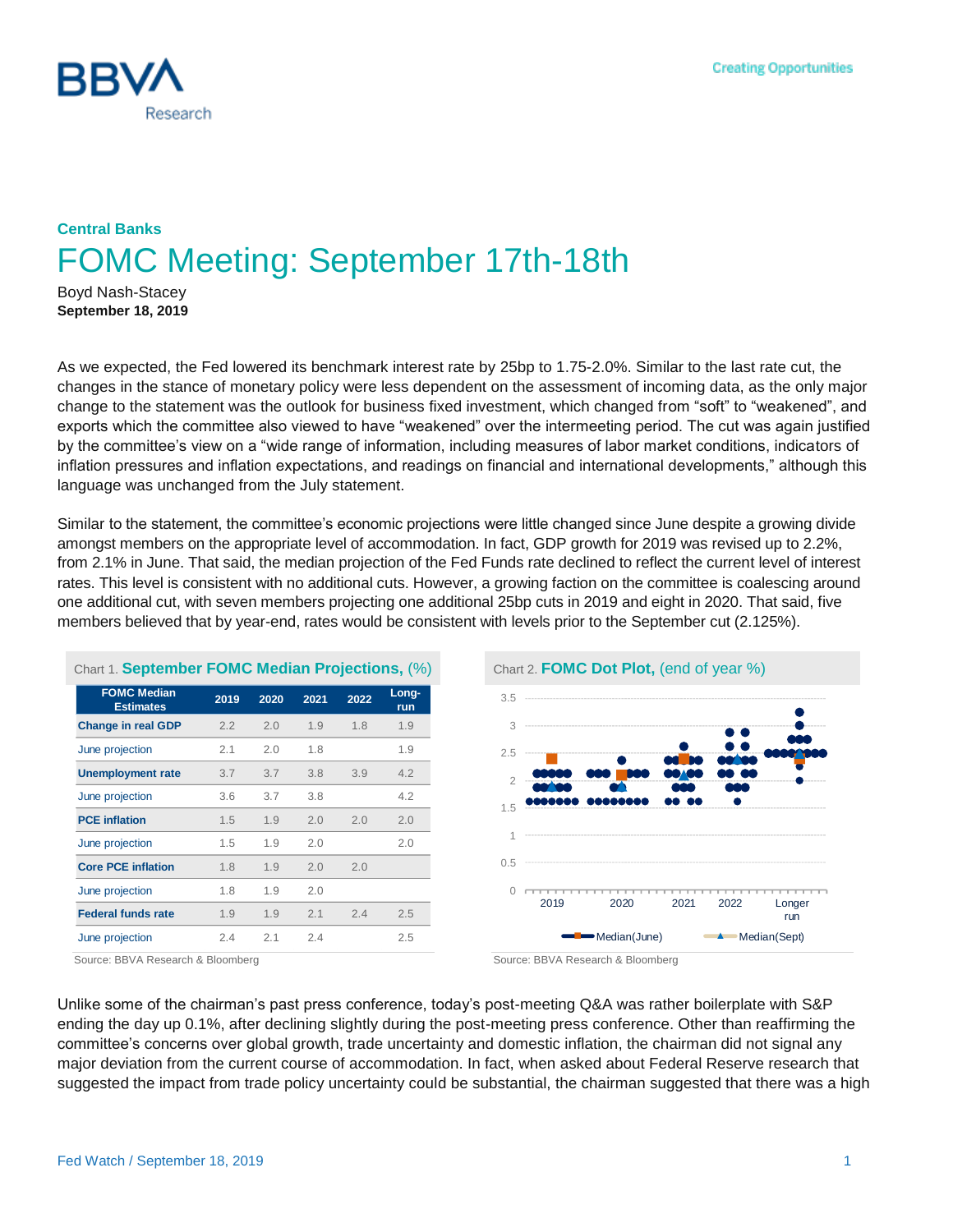

degree of uncertainty around those estimates. However, in a response to a later question, Powell suggested the Fed has tools to counteract the effects of trade tensions, but that the committee needed to look through the volatility of such complex negotiations in order to react appropriately for the U.S. economy. On the balance between concerns over the domestic economy and the global slowdown, once again, Powell's comments seemed to suggest that conditions abroad are weighing on the committee's decisions making.

However, the responses to questions regarding the recent surge in repo rates fell short of expectations with the chairman suggesting that the current response was sufficient and that the committee would be comfortable for some time using temporary open market operations to meet any liquidity shortfalls. In the short-term, resuming "organic" balance sheet growth and a repo facility could be needed.

Although retrospectively, there appear plausible idiosyncratic explanations for the liquidity squeeze (corporate tax payments and Treasury settlements), we anticipated that the transition to a floor system with an "abundant" supply of reserves could be volatile. There was always an implicit risk that draining reserves in the QE wind down could push reserves to a point that alters the elasticity of demand. Estimating the demand for reserve balances is difficult in normal circumstances. While bouts of intervention of this magnitude have occurred during easing cycles— 2001 and 2008 late-cycle fears, a slowing economy, a shift in the monetary policy operating framework and heightened uncertainty in the financial sector only increase the likelihood of large shortfalls in the supply of reserves, particularly if institutions begin to hoard reserves in the face of higher counterparty uncertainty and any perceived dearth of liquidity.

While neither the statement, implementation note nor the press conference committed to expand the balance sheet beyond what could be considered "organic" in order to alleviate these pressures, after Tuesday's liquidity squeeze, we now expect that the Fed will expand its asset purchase program at some point in the near future in order maintain an abundant supply of reserves. As such, in addition to reinvesting principal payments from agency and MBS securities, rolling over up to \$20bn in mortgage backed securities principal into Treasuries, we now expect the Fed will buy Treasuries outright, in proportion to the distribution of outstanding Treasury debt. Given the committee's bias for finetuning, this most likely will occur in \$5-\$10bn increments until a time when the committee feels comfortable with the level of reserves in the financial system. Although the committee altered the interest paid on excess reserves and overnight reverse repurchase operations in response to the squeeze, we do not believe this will sufficiently alleviate the risk to money markets.

## **Bottom Line**

The uncertainty around our scenario has increased with new dot-plot, threat of high-levels of trade uncertainty and because the Chairman kept the door opened to further cuts in 2019. Actual inflation data improved over the intermeeting period with core CPI reaching 2.4%. In addition, the U.S. continues to grow above potential with an unemployment rate at 3.7%. Under these conditions, it would be reasonable to assume that July and September cuts would be sufficient, and that allowing time for the economy to absorb the additional accommodation would be appropriate. However, trade uncertainty remains elevated and tensions between the U.S. and China continue. The chairman's desire to not unnecessarily leave "dry powder" in the face of growing risks also supports additional fine tuning this year. In these unprecedented circumstances, trade policy uncertainty and monetary policy will remain entangled.